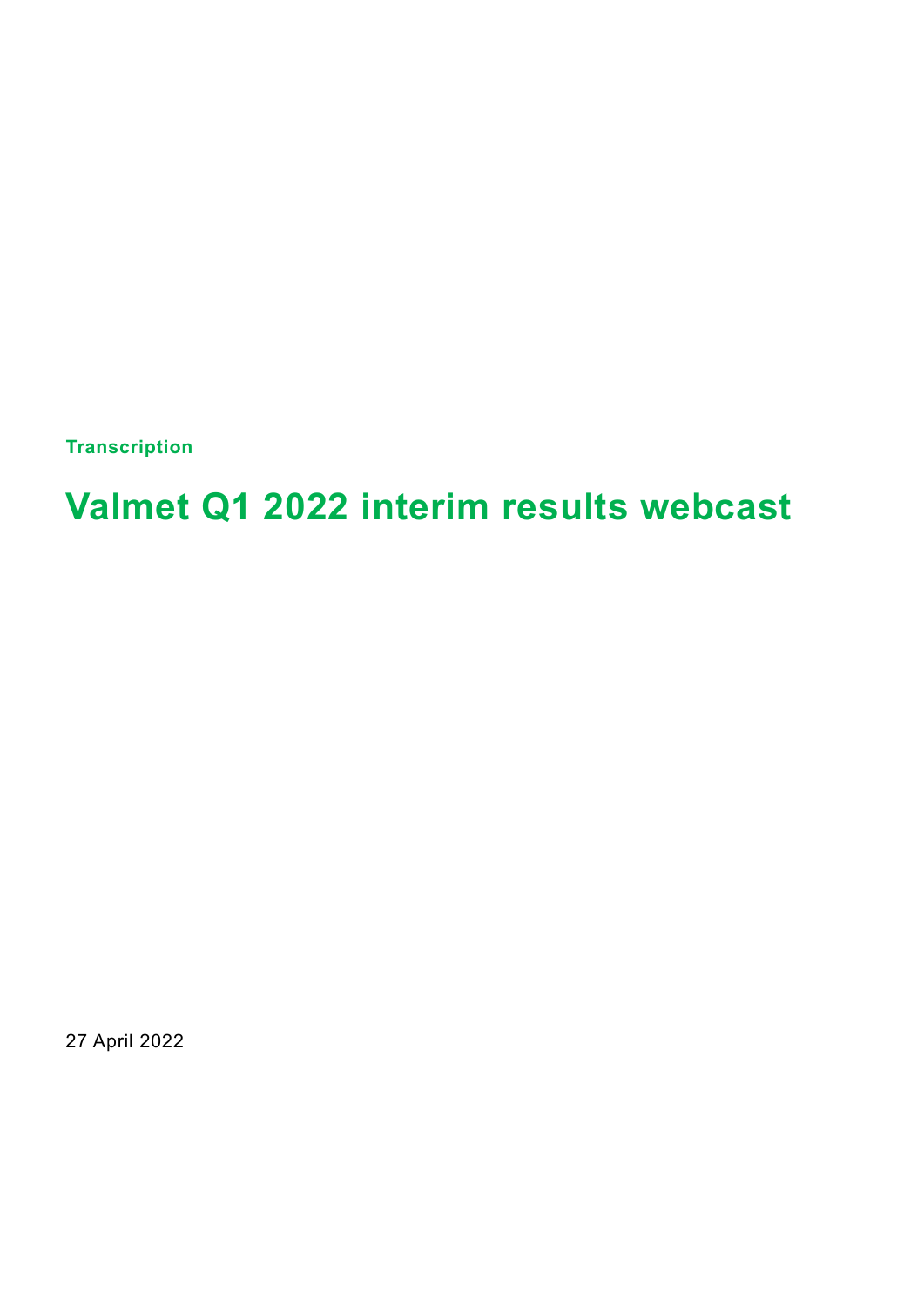# **PRESENTATION**

## **Pekka Rouhiainen**

Good afternoon, ladies and gentlemen, and welcome to Valmet's Q1 2022 result publication webcast. My name is Pekka Rouhiainen. I am the Head of Investor Relations here at Valmet, and the presenters today are Pasi Laine, President and CEO of Valmet, and Simo Sääskilahti, Business Line President of Flow Control. After the presentations, you will have the chance to ask questions over the phone lines. So, Pasi, please.

## **Pasi Laine**

Thank you, Pekka. Welcome. The headline of today is that orders received amounted to 1.3 billion, and comparable EBITA to EUR 79 million in the first quarter. I have a little bit of a longer agenda today than normally. First Q1 2022 in brief, then some words about our merger with Neles, and then some words about development of segments and business lines, financial development. Then, Simo will come to talk about Neles Q1 numbers, and then I will come back to the stage to talk about financial targets, guidance and short-term market outlook. I will be presenting many slides today.

First, Q1 in brief. Orders received totalled EUR 1.3 billion, net sales increased to EUR 960 million, the backlog is at record level, a little bit over EUR 4.4 billion, comparable EBITA was EUR 79 million and remained at last year's level, and margin was 8.3%. Gearing after the quarter was zero.

Here are the numbers more in detail: orders received EUR 1.3 billion, net sales EUR 960 million, comparable EBITA EUR 79 million and that was 8.3%. And like I said, the backlog at the end of the quarter was over EUR 4.4 billion and we employed about 14,400 people. In net sales the Process Technology segment, which I will explain later on, was 58%, Services 33%, and Automation segment, including now only the Automation Systems numbers, was 9% of the net sales.

In geographical participation or areas, Europe was about 39%, North America 18%, quite much on the traditional level, South America 13%, China 20%, and Asia-Pacific 10%. Compared to, let's say, one and a half years ago, the Chinese volumes have been going down, but still they are at high level. Orders received have been growing and was at EUR 1.3 billion level again, and the 12-months cumulative curve is now about EUR 4.7 billion. Then, stable business orders totalled about EUR 2 billion or EUR 2,040 million. I think this is a nice graph to show. We started at EUR 1 billion level, and we have been growing Services from EUR 1-billion-euro level to EUR 1,549 million in order intake in the last 12 months. And then, Automation, first full year was 337, and now the LTM is 490 - so, all together, over EUR 2 billion.

It's very nice that for the first time ever, our order intake in stable business is over 2 billion. It's a good achievement by Services and Automation. Backlog is at record level: EUR 4,459 million. 75% of the backlog relates to Process Technologies, 20% to Services, and 5% to Automation, including only the systems business, of course, currently. And we are saying that about 60% of the backlog is expected to be realised as net sales during 2022.

Then, some words on the reasoning for the merger with Neles. As you all know, now, Valmet and Neles have merged, and I will describe the company over the next two slides. Like you remember in 2020, we acquired about 29.5% of Neles shares, and paid EUR 456 million. Average share price was EUR 10.27. And now, the merger consideration amounted in Valmet shares, and the value was about EUR 978 million. The total cost of Neles shares acquired by Valmet amounted to EUR 1,434 million. That is the total cost of the acquisition.

We created a company with a unique competitive and balanced total offering for process industries. In Paper, of course, we are strong in paper machines, board machines, tissue machines. In Pulp, we can make a whole pulp mill. In Energy,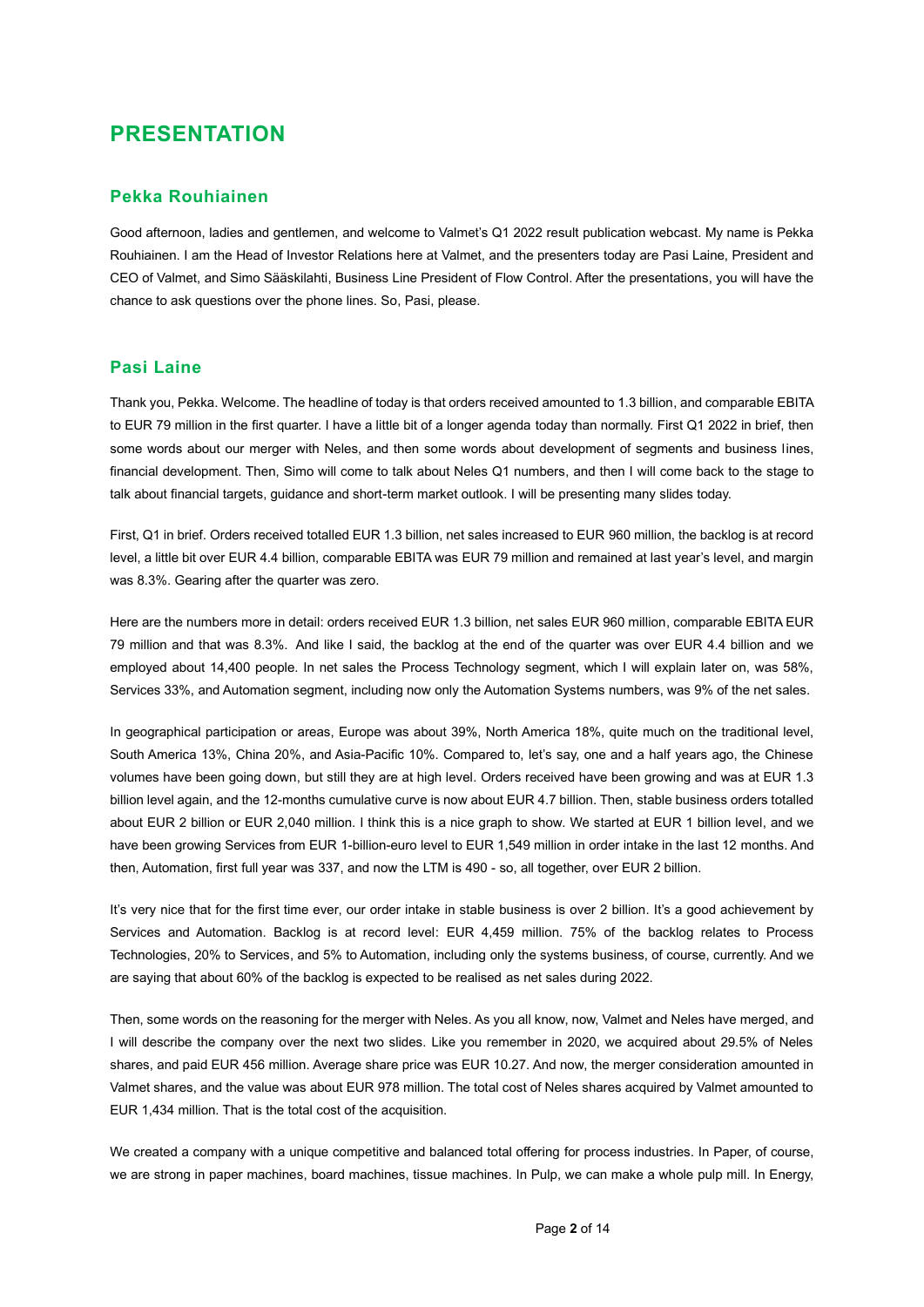we have boilers and emission control. In Services, we have all the services for all the technologies. And now, in Automation, we have systems. But on top of systems, we have also the Flow Control offering, meaning valves, valve automation and valve controls. The core customers we can serve with a full offering. And then, of course, especially automation customers, with automation offering, we serve all the customers in processing industries. But now, the triangle is very strong in all the corners: in process technology corner, in services, and in automation.

One big change after the merger is that, even if I am very happy with this over EUR 2 billion LTM order intake in stable business, now, with Neles, it would have been even higher. Neles' order intake LTM is EUR 667 million, meaning that if Valmet had been as Valmet is today, last year's order intake in stable business would have been 2.7 billion. And that's, of course, a big change compared to the EUR 1 billion from where we started. So, this acquisition of systems business and the merger with Neles and organic growth have changed Valmet's performance and offering quite a lot.

Now, as we have been saying, we have a good offering in automation. From Neles, today's Flow Control business line, we have valves, we have valve automation, valve controls, so total offering for valve customers. And then, systems side, we have distributed control systems, we have quality management systems, and we have analysers and measurement. So, the automation product offering is now twice what it was before the merger with Neles.

Then, some words about development of segments and business lines. Starting from today, and of course, including the first quarter, Valmet has changed the financial reporting structure. We now have three segments of Services, Automation and Process Technologies. And from those segments, we tell orders received, net sales, comparable EBITA, comparable EBITA percentage, items affecting comparability, EBITA, EBITA percentage, and amortisation. You will have a lot of better visibility to Valmet's performance. We will continue to report the business lines, with orders received and net sales. In Services, the numbers are the same. In Automation Systems business line, we tell orders received and net sales, and the same from Flow Controls. And these two together are the Automation segment. Pulp and Energy, we tell separately; Paper business line separately; and then, these two business lines together are the Process Technology segment. And then, on top of that, we report in Comparable EBITA other and items affecting comparability, meaning that they are mainly the head office costs which are not allocated to business lines.

So, I hope this change helps you to analyse Valmet's performance and helps, also, us to explain Valmet's performance. And I hope you see this as a positive move from Valmet's side.

I'm not going through this page because we have the same numbers later on. In Services business line and segment, the numbers are the same. Orders received were EUR 451 million, and order intake grew by 18% compared to last year – good growth. Last year was still, of course, affected by COVID, but we are very happy with the performance in Services order intake. Net sales grew also from EUR 288 million to EUR 317 million, and that is also important because of costs. Once Services order intake grows, of course, net sales grows as well.

To profitability. Last year, our EBITA was EUR 36 million, and this year it's EUR 30 million. So, even if we had higher net sales, our profitability went down, and I will come back to the percentage later on.

In Automation, order intake was strong as well - EUR 147 million, against last year's 123 million. Net sales grew also, to 88 million, compared to last year's 37 million, and EBITA improved from 5 million to 11 million. Last year, we had ERP project ongoing in Automation, so that affected the numbers a little bit. But in any case, we are now happy that Automation had a good start for the year.

In Process Technologies, segment numbers are such that orders received for process technologies were EUR 727 against last year's EUR 807, and I'll explain the difference from business lines. In net sales, we grew from EUR 503 million to EUR 555 million. And EBITA last year was EUR 43 million, and this year, EUR 41 million.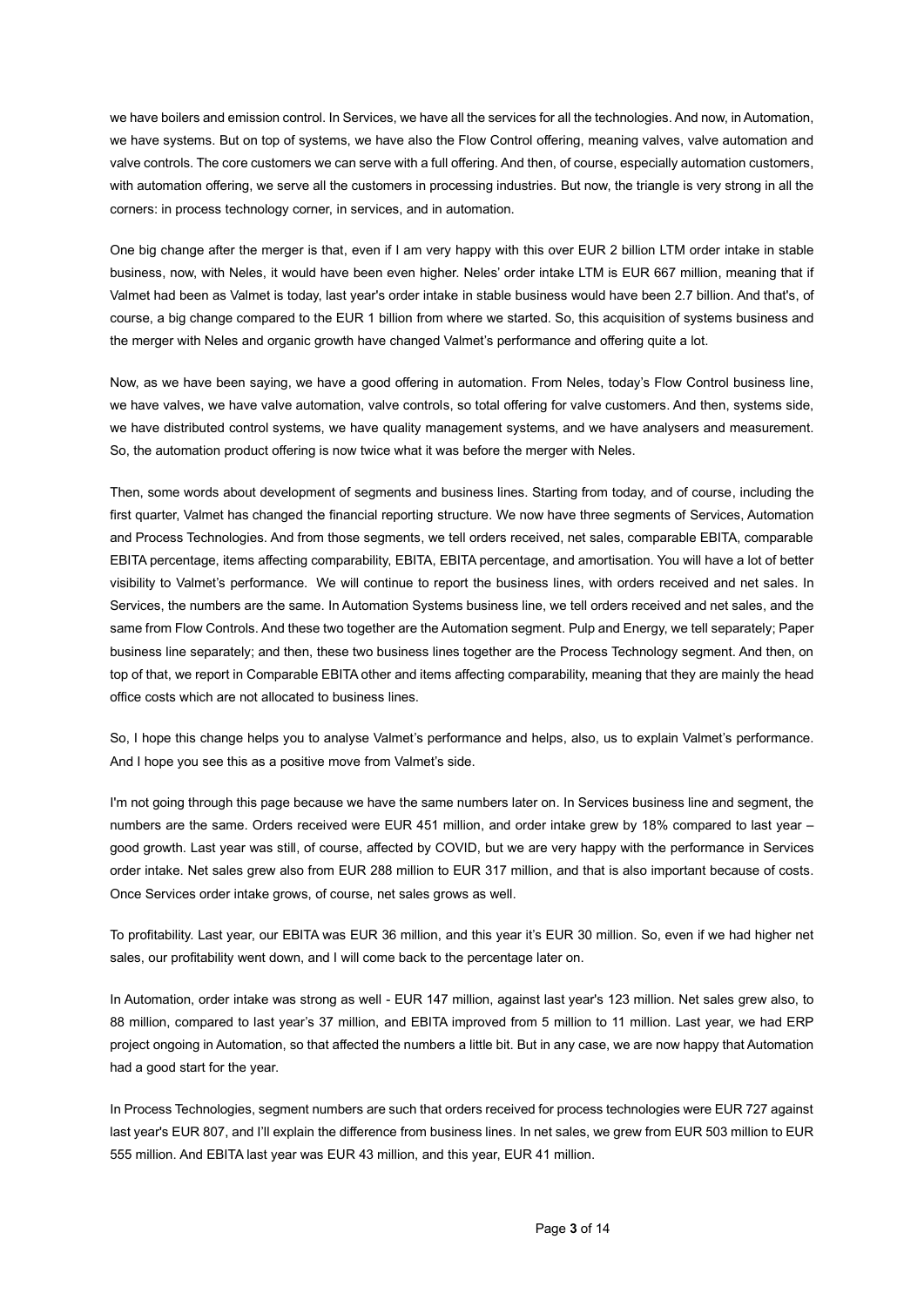In Pulp and Energy, last year we had a very big order booked in orders received in the first quarter. The order was Metsä Kemi. And order intake was very good. So, this year, order intake was EUR 327. And of course, we see that as a quarter -- even if it was small, it was a good quarter for Pulp and Energy. Net sales were developing as planned as well and ended up at EUR 276 million, an improvement of almost EUR 40 million compared to last year.

In the Paper business line, we had again a strong quarter - EUR 400 million is, of course, a very strong quarter. And order intake grew by EUR 51 million compared to last year, even if last year's Q1 was strong as well. Net sales haven't been developing that quickly. Our net sales were EUR 279 million - EUR 4 million more than a year ago.

There is, of course, quite a lot of discussion about the situation in Russia. We, of course, are all very upset about the war in Ukraine, and we have been supporting our employees and partners in the crisis area in every possible way. About 2% of our net sales in 2021 came from Russia. We are, of course, making sure we comply with all the sanctions and export regulations which are impacting either the products, of course, country, product, customer and financing. We are very careful that we comply with all the rules. In practice, this means that it is very difficult to do any business any more in Russia.

We made a reversal of about EUR 70 million in our backlog. This didn't affect the order intake in Q1; it was taken out of the backlog. This 70 million has now been removed from our backlog, so we estimate that it will be difficult for that backlog to materialise as net sales.

To simplify, the Russian business is not the big issue. The big issue is what kind of impact all this will have on material prices, energy prices, and logistics once companies start to source everything from other origins than Russian. And this, of course, will cause big changes in the logistics chains. For us, it's not a very big issue because our procurement from Russia was very small. But of course, there are customers who are buying e.g. energy from Russia, and it will have an impact on their thinking.

Then, I will talk about financial numbers as well. And later on, when we have the question-and-answer session, Pekka will join me so that we can be sure that we can answer your questions from this perspective.

If I first go through the key figures. As I said, orders received were roughly at last year's level, the backlog has grown by 20% compared to last year, net sales grew by 12% since last year, and comparable EBITA decreased by 1%. Comparable EBITA percentage last year was 9.4%, and is now 8.3%, so has declined by 1.1%. Operating profit, 63; and last year, 76. Our earnings per share was 30 cents - a return on capital of 15%, and cashflow provided by operating activities, EUR 19 million. Last year, it was EUR 148 million, and I will say some words about that later on. Gearing was 0% compared to last year's 3%.

The segment figures are in the table, and you may have noticed that you have also received the quarterly numbers for last year, so it is easier for you to compare this year's numbers to last year's numbers. I have gone through all the other numbers so I focus on profitability. In Services, last year we made EUR 36 million, and it was 12.6%. This year, we made EUR 30 million and 9.6%. Last year's total number was EUR 204 million and 15%, so it is clear to see that our services didn't start as strong as they started last year. And of course, that's now the focus area, to make sure that performance in Services will be adequate in 2022 as well.

Automation: last year, EUR 5 million; this year, EUR 11 million; and last year, total year, 79 million. We started reasonably well with 12.1%. The first quarter in Automation is usually a little bit slow, so 12.1% is a good achievement compared to last years 7.2%. And last year's total profitability was 19.2%.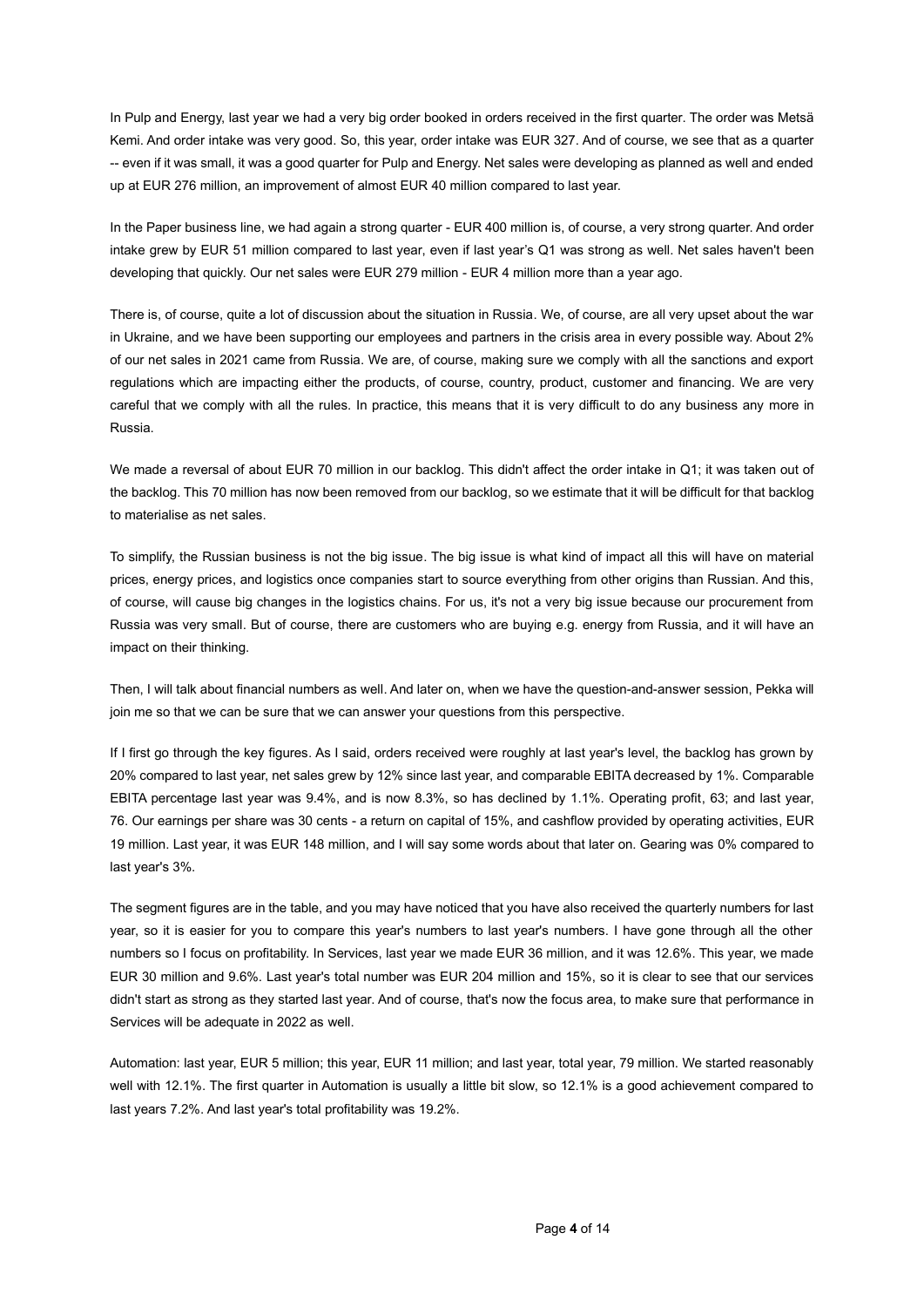In Process Technologies, total year last year was 8.1%; last year, first quarter was 8.5%; and now, 7.3%. So, we had a little bit of lower profitability in the first quarter, and there continues to be a lot of work to ensure that profitability in Process Technologies continues on a favourable trend as well.

All in all, I hope that these segment figures help you in analysing the current performance and estimating the future performance of Valmet.

Our SG&A - - gross profit was 23%, and that was, of course, not at a level where it has been. LTM is now 25% - 2% down. Mainly, this decline was caused by increasing cost levels, both in products, but also in indirect procurement, indirect costs. We had negative variations in both.

SG&A were about EUR 20 million higher than a year ago. Of course, we have been growing. So, we have a bigger amount of SG&A personnel, we have SG&A personnel salary increases, LTI and STI increases, and then, of course, travelling has started as well. Last year, first quarter was still quite moderate when one thinks about the travelling amounts. But all in all, one can, of course, not be happy that gross profit was 23%, and SG&A, 17%. The gap between them is not big enough.

Looking at the graph and how we have been developing, the target now is officially to make 12 to 14 points of comparable EBITA, and now, the LTM is 10.6%.

Cash flow was 19 million, and of course, it is a lot lower than a year ago. If we look at the graph which shows the net working capital against the orders received during the last 12 months, now we are close to 12%, where we have seen that the average is. Last year, we were also saying all the time that the net working capital is now more negative than usual, and now we're roughly at the level where it normally is. This has caused cash flow to be only 19 million. So, until now, I haven't seen any big changes that would have caused this change. It's just that net working capital has come to the level where it traditionally has been.

Our net debt is EUR 3 million, and gearing is zero. So, the balance sheet is still strong.

Our equity to asset ratio has increased compared to last year, and is now at 40%.

Capital employed, comparable ROCE, is 24%, and earnings per share, if I remember now correctly, was 30 cents. So, LTM is now EUR 1.90.

That was a quick overview of our business performance and the numbers, and now I will let the Head of Flow Control, and the ex-CEO of Neles, Simo, present his results.

## **Simo Sääskilahti**

Thank you, Pasi. Q1 orders EUR 196 million versus EUR 154 million a year ago, and sales EUR 166 million versus EUR 129 million a year ago. So, I would say, volume-wise, a good start to the year. We saw growth throughout the market areas, and also in Neles, people are commenting about how we are progressing in certain business types. We saw good development throughout the business types. Our pulp paper project orders stayed on a good level. We also saw good development in oil and gas project orders. It's still not at the levels that it used to be in 2019, but clearly moving ahead from a slow 2021. Then, our more stable recurring business, or services and MRO-driven business developing positively.

In addition to the good organic development, we are now also reporting for the first time a full quarter of the Flowrox business that we acquired in November of last year. The integration of that business is moving very well, the orders were contributing to the growth, and the funnel that our teams have been able to develop is developing well. So, I'm quite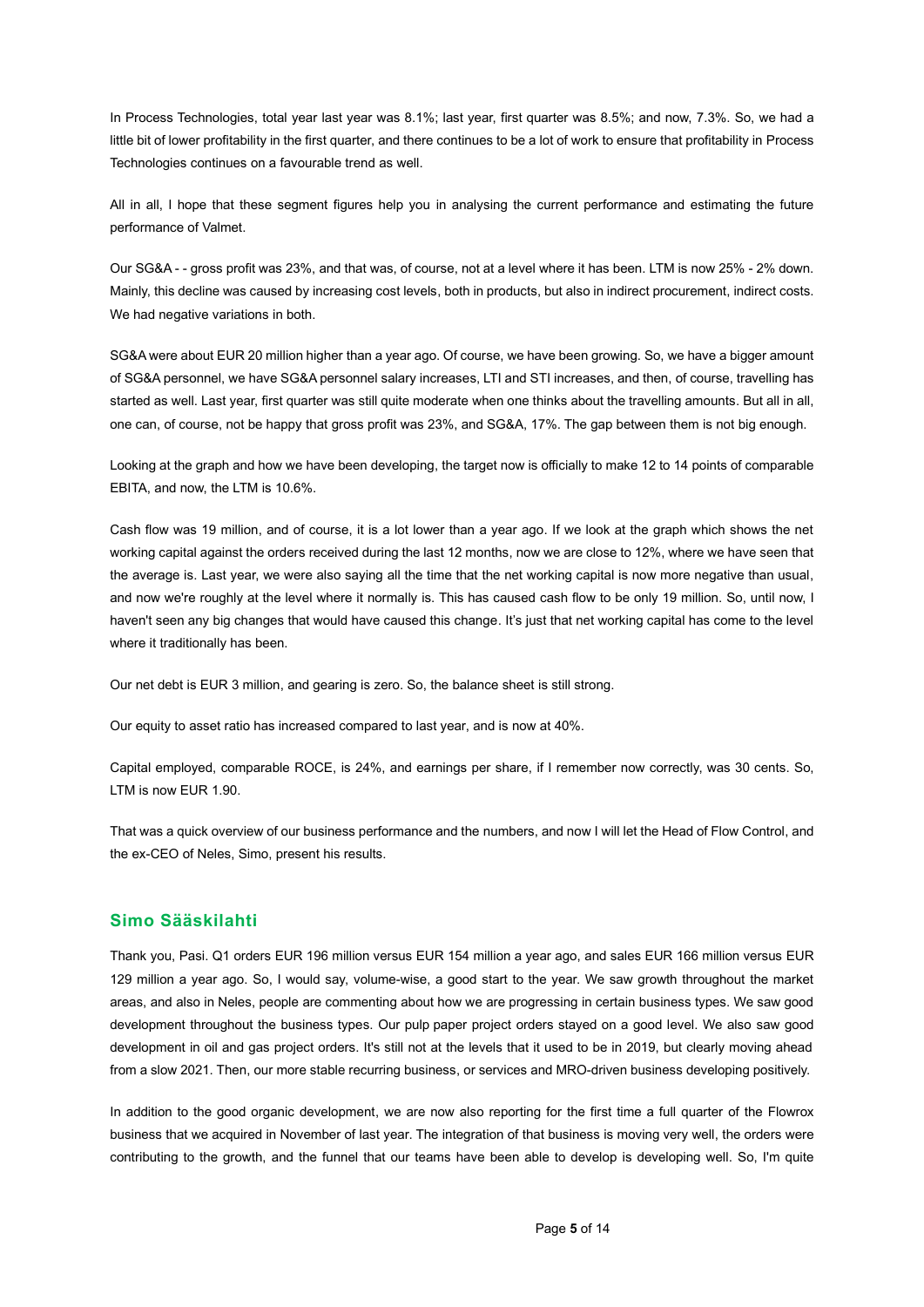pleased with that development also. That gives us a very good growth position in the growing metals and mining industry as a new area to grow in.

Order backlog is at a level of EUR 331 million, clearly up from a situation a year ago, and also compared to the situation at the end of the year. As I said, good sales volumes and also stable sales margins and, as you can see, improved gross profit are contributing to our adjusted EBITA which is on a good level at 16.1%. There were no adjustment items in the first quarter of the year or the previous year, so this also corresponds to the full EBITA.

Cash flow was the weak point; it was not satisfactory. The main reason is that our net working capital grew, and in particular, inventories. As we have been discussing earlier, there continue to be issues in global logistics and electronic components. That is impacting both margins, but in particular, net working capital, as we want to be prepared.

So, that was Neles in Q1, in a nutshell, and now we are the Flow Control business line. In addition to good results, during the first quarter, the team did a lot of work to plan for the integration, and I can say that there is a good level of excitement about the merger and the opportunities that it will create for us now as part of Valmet.

Back to you, Pasi. Thank you.

## **Pasi Laine**

I'm very happy that Neles' performance has been so good in Q1. We believed in Neles, and they are already showing that Flow Control will be a good business.

The next topic is financial targets, guidance, and short-term market outlook. On financial targets, we were saying that after the merger, we change the targets on two topics: the profitability target is that comparable EBITA should be between 12% and 14%. And then, because of the goodwill which will be created in the merger, the comparable return on capital employed target will be reduced from 20% to 15%. Otherwise, targets will continue as they are. So, these are the new targets.

Then, quidance and short-term market outlook, we keep the same quidance that we published on April 1<sup>st</sup>. Valmet estimates that, including the merger with Neles, net sales for 2022 will increase in comparison with 2021, and comparable EBITA in 2022 will increase in comparison with 2021. So, there is no change there.

Then, if we talk a little bit about short-term market outlook. In services, order intake has been good in the first quarter, and we still see a lot of activity, so we keep that outlook at 'Good'.

Automation now has two business lines. Flow control we keep at 'Good' level. As you saw, Flow Control's first quarter had very good order intake. Of course, we have to remember that there is some seasonality in order intake. Usually, the first quarter is the highest quarter for Flow Control. Simo is nodding yes.

And then, Automation Systems had a good order intake, and sales activity continues at a good level as well.

Pulp continues to be 'Good'. There aren't any major developments and big pulp mill projects, but there are still a good amount of small to medium sized projects where our teams are active.

In energy, we still keep our outlook at 'Satisfactory'. But of course, the situation in Europe might lead to a situation that the demand for biomass boilers will increase and waste-to-energy boilers will increase.

Board and paper: order intake has been good, and business activity continues at a good level. Tissue order intake has been reasonable in the first quarter, but we keep the outlook as 'Satisfactory'. The issue from our customers' perspective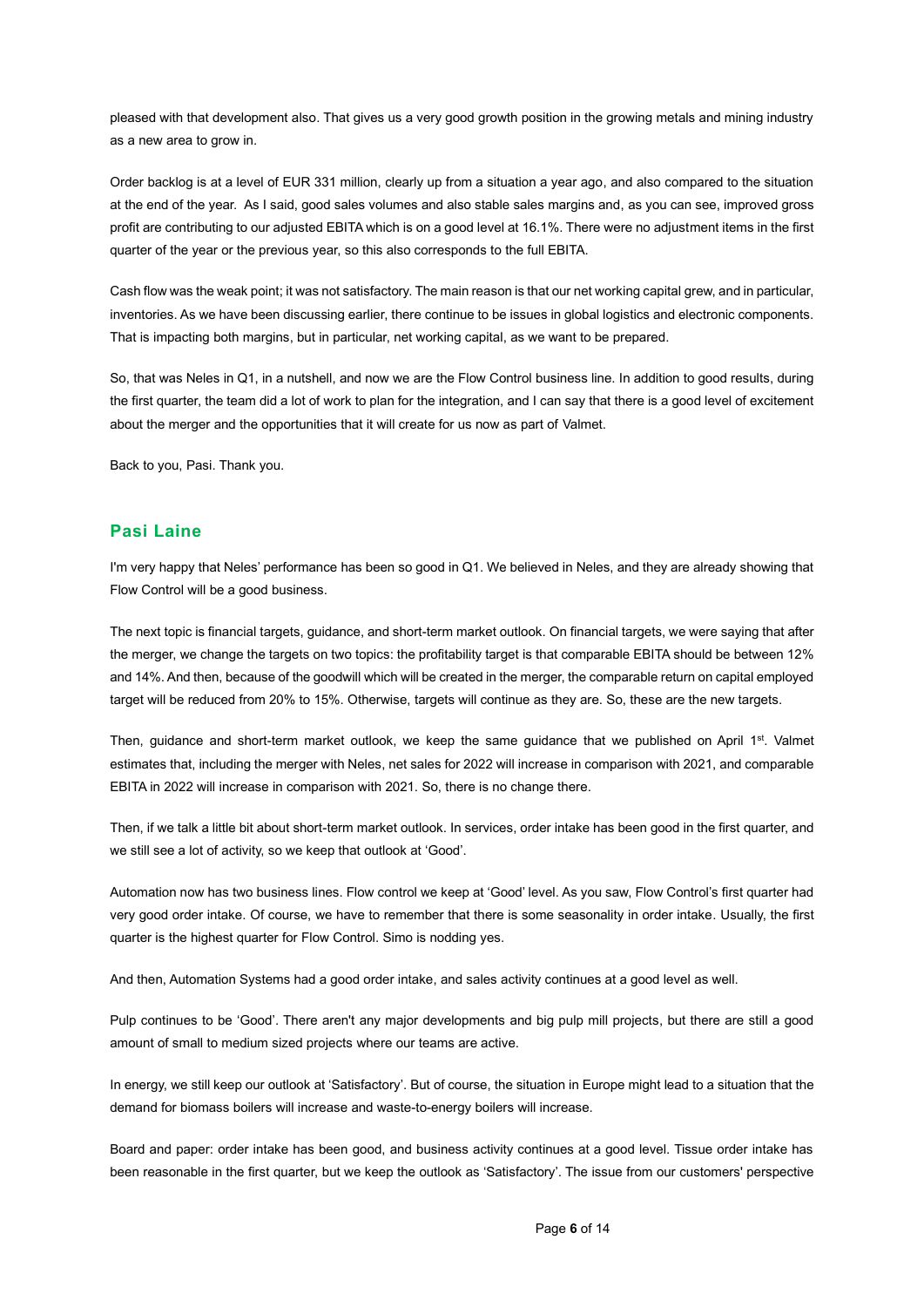is that increasing cash prices are affecting European tissue producers and limiting their investment willingness in that segment.

That is the summary of guidance and short-term market outlook. And now, I assume that it is time for questions and answers. Pekka and Simo, please join me here.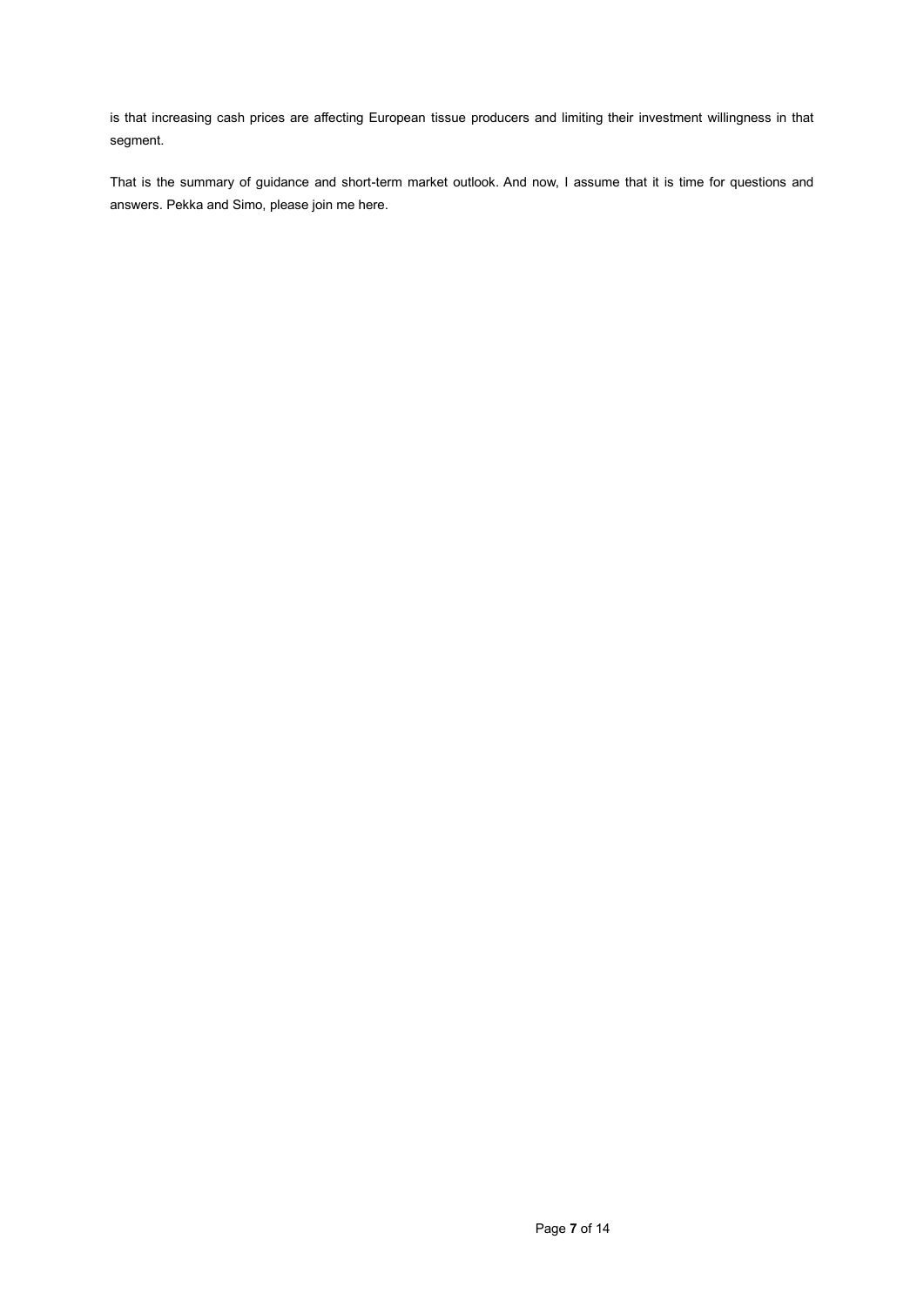## **Q&A**

## **Moderator**

Thank you. Ladies and gentlemen, if you have a question for the speakers, please press 01 on your telephone keypad. Our first question is from Antti Kansanen of SEB. Please go ahead.

## **Antti Kansanen**

Hi, Pasi, Pekka and Simo. Thanks for taking my questions. Firstly, on the profitability and cost inflation, both for Services and the capital businesses. Could you Pasi talk about how locked in you are with your pricing regarding 2022 deliveries and sales versus unseen cost increases? You have quite a long backlog, so do we need to wait until you get through that, and the pricing action will be on new orders? Or can you do something regarding your existing backlog as it is?

## **Pasi Laine**

If we talk about Process Technologies - Paper and Pulp and Energy - first. In Paper, when we make the contract, then we know quite much in detail what kind of machine we are delivering, because the engineering is well-advanced when we make the deal. A big part of the manufacturing happens in our factories, meaning that actually we are not that dependent on the raw material changes. So, there the risk is limited. Then, of course, when we have the contract, we are open for cost increases. Cost increases will affect the Paper business as well, but at the same time, we have actions ongoing to improve efficiency and increase procurement savings on other topics. So, I am worried, but I know that our organisation is doing quite good work on this topic.

In Pulp and Energy, we have a situation where, in Pulp and Energy projects, the engineering is finalised six to nine months after the deal is done. And then we are open for cost changes during that time. We are also now trying to have contracts where we have different clauses to try to save us from material savings. In both businesses, we include, where possible, some kind of indexes in our cost calculation to take into account the raw material cost changes.

In Services, the backlog is rotating quicker. We have longer contracts, for example, in paper machine clothing, where we have to make contracts for two years with customers. And that kind of contracts are of course delaying the possibility to push prices up for the customers. We are trying to ensure that when costs increase for us, we have to transmit these costs to our customers, and not pay for it ourselves.

## **Antti Kansanen**

I know that you don't guide for the margin for this year, but I suppose it's overly optimistic to assume that on a gross margin level you can obtain the level that you were at last year, given the cost inflation that is now very visible in Q1.

## **Pasi Laine**

We are not guiding for that accuracy, but I hope the segment figures can help you analyse and estimate our future profitability.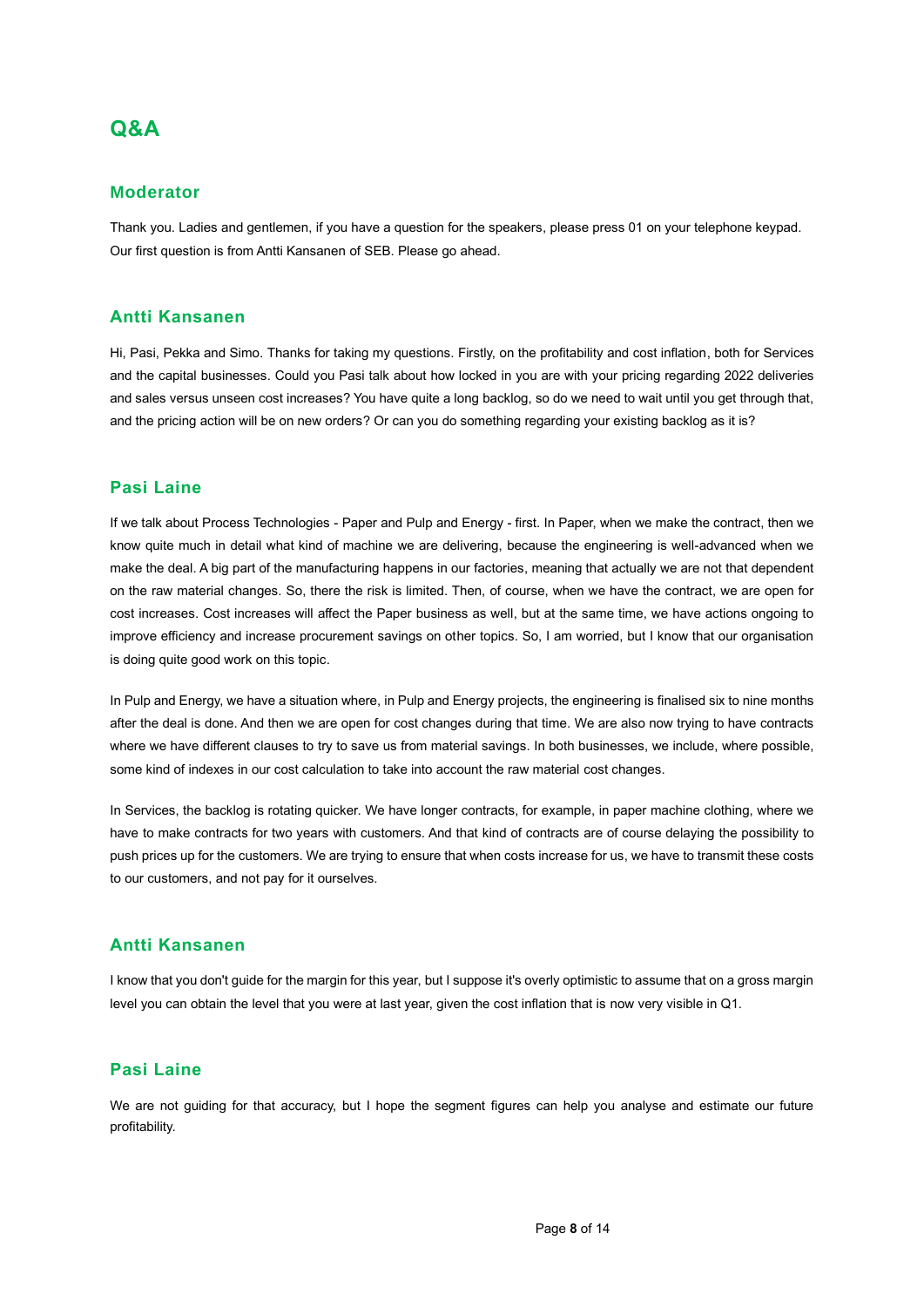## **Antti Kansanen**

The second question was actually on that. Thank you for the granularity for last year, but if you look more on the longerterm, is there something extraordinary on last year's figures? I know that you've been improving profitability on Group level over the years, but is there something extraordinarily good or extraordinarily weak on last year's profitability? And then, reflecting on the margin targets of 12 to 14%, any comments on what that would look like on a divisional level?

## **Pasi Laine**

Of course, we have been improving all the time. So, profitability numbers are good from a historical perspective, but nothing extraordinary on the profitability of any of the segments. And the same answer will now be valid as earlier, that, for Valmet to improve 1%, then, if only one part has to improve, then it's 0.5%. And then, if everybody is improving, then 1% is enough. Of course, we continue to push the profitability up in all the segments. But nothing extraordinary in last year's numbers, except that, of course, there were record numbers, all in all, in Valmet.

## **Antti Kansanen**

Ok. And the last one from me is on demand. Your outlook is mostly good, and orders were strong in Q1, but have you seen any softness or hesitancy in Europe among your clients after the war? And also the situation in China with the lockdowns, has that impacted any longer-term discussions or your pipeline?

#### **Pasi Laine**

Not yet. Customer discussions have continued normally. In China, I am more worried about the consequences of the lockdown on delivery capability and delivery accuracy. I haven't seen that it would be a challenge to our customers to invest, but more, can we keep delivery time promises that we have made - that is our big worry, currently. And then, of course, one could think that there may be some slowdown and hesitancy in some decision-making in Europe because of the increasing cost level and increasing delivery times, but we haven't seen that happening yet.

#### **Antti Kansanen**

All right. Thanks, guys.

## **Moderator**

Thank you. Our next question is from Johan Eliason from Kepler Cheuvreux. Please go ahead.

## **Johan Eliason**

Hi. This is Johan from Kepler Cheuvreux. Thank you for taking my question. Coming back to these restated, historical margin numbers, which I obviously appreciate finally getting to see, one thing stood out in my eyes, and that was the 19% margin in Automation. I remember when you acquired it from Metso, it was around 11%, if I remember correctly. So, there's been a dramatic margin improvement in the Automation division. What is behind that? Are there any specific changes that have happened these years since you made that acquisition? And once again, is it sustainable? Obviously, this implies that Flow Control is dilutive to the divisional margins going forward.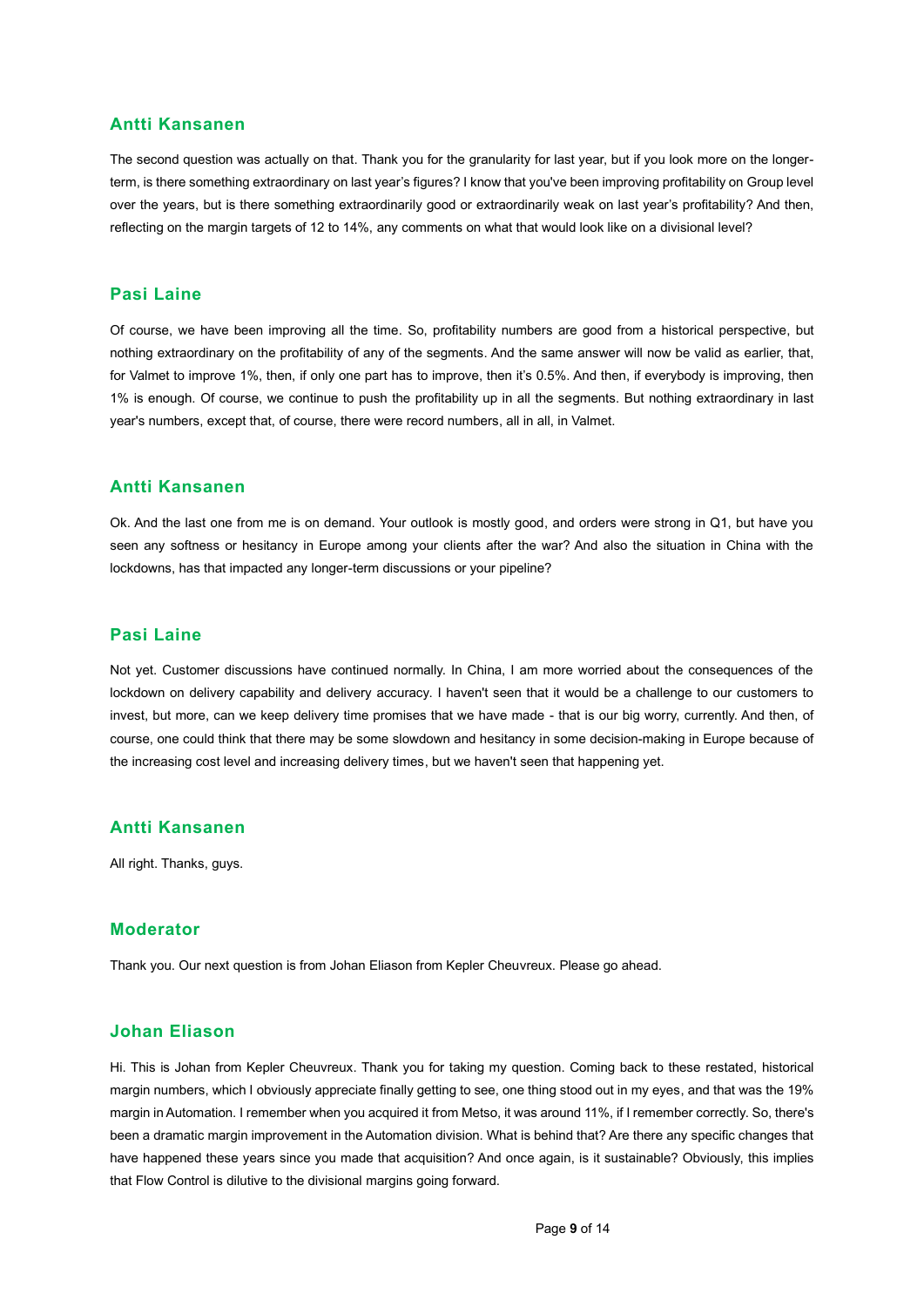## **Pasi Laine**

That's exactly what we've been saying to Simo as well, so thank you for increasing the pressure, Johan. Thank you for making my job easier. To this automation, Sakari, who was running it earlier, and Sami now, and the management team there, has been doing good work over the years - nothing special, just improving the sales capabilities. Of course, growing the business in Automation, it means a lot if you can grow the business. Then, improving the product competitiveness, introducing new products, and ensuring the project execution, service execution is good. So, nothing spectacular, but improvement year after year. And I think we have always been saying that we are happy with the performance of our systems business. Then is it sustainable. Let's see how it goes, but good work by the Automation team. Now, I have to learn to say, 'Automation Systems team.'

## **Johan Eliason**

Now, I was wondering about your equipment customers. You mentioned that the price of energy might impact them as well going forward, but isn't there also a sourcing of wood material from Russia, for example, into the Finnish paper industry that might impact your local customers negatively? What does that look like?

## **Pasi Laine**

I don't remember by heart the amount of wood that's coming from Russia to Finland. And of course, it's no longer coming, and I'm sure that our customers are finding ways of sourcing more from Finland. There is some potential in Finland and, of course, importing some. I'm quite confident that our customers will manage that.

#### **Johan Eliason**

OK. Thank you very much.

## **Moderator**

Thank you, our next question is from Sven Weier of UBS. Please go ahead.

## **Sven Weier**

Good afternoon. Thanks for taking my questions. The first one is going back to the cost impact on margins in Q1. I was just wondering, would you think that Q1 was the worst in terms of year-on-year impact on the margins, and that it starts to improve because your backlog starts to improve, higher prices? Should we think along these lines?

## **Pasi Laine**

Of course we're not giving quarterly estimates. But if you look at the total numbers, if we are now saying that EBITA will increase, with 8.3%, the volume should be very high for us to say that.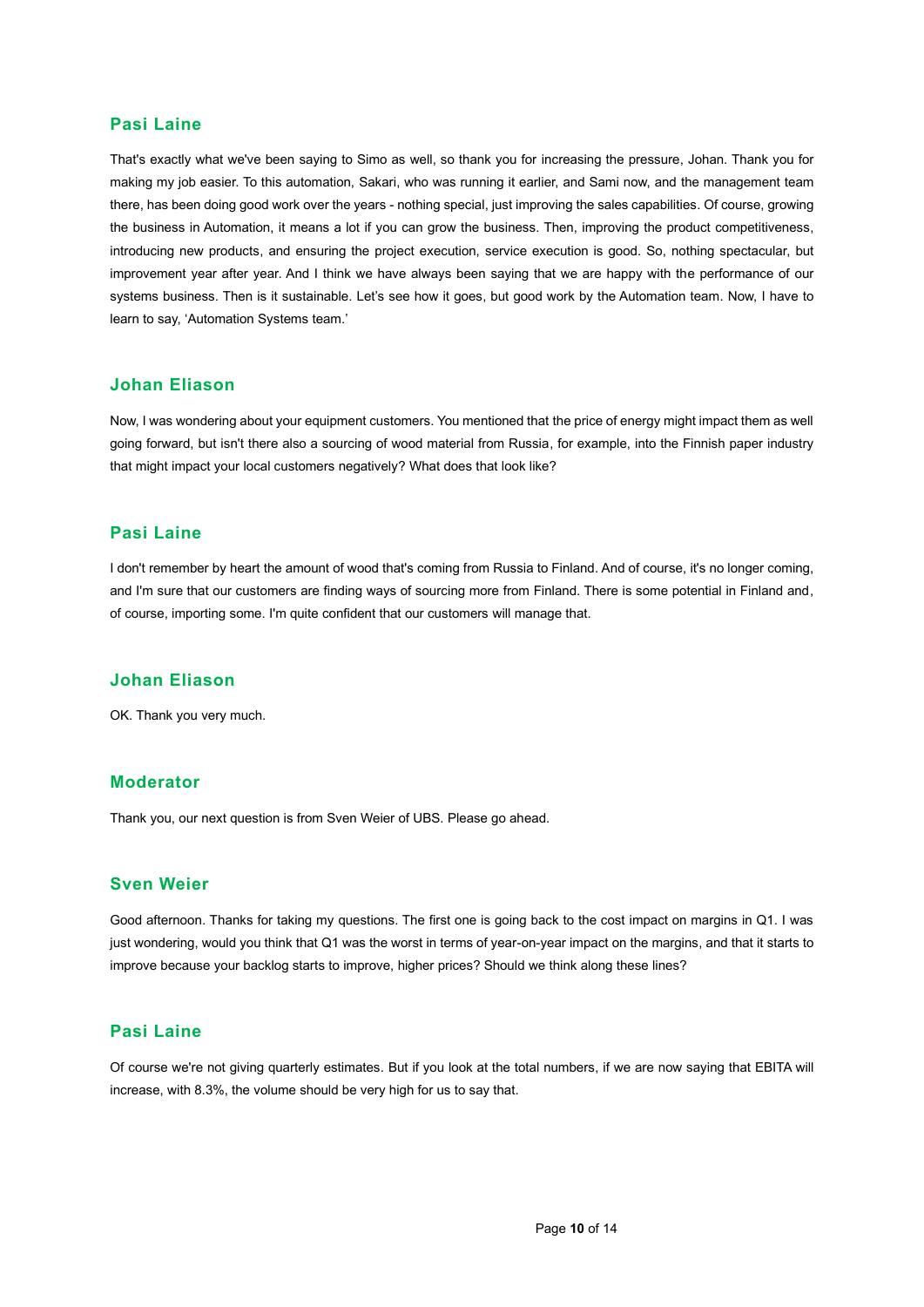## **Sven Weier**

Understood.

## **Pasi Laine**

We're not giving any quarterly guidance. But of course, our target is to improve from this 8.3% level. I'm not promising that we will reach that, but the target has been to improve EBITA percentage every year. So, let's see what happens this year.

## **Sven Weier**

Understood. And then, when I think about the new divisional structure and the additional disclosure, which I also find quite helpful - we appreciate that - I was just wondering, inside Process Technologies should we still assume that there is a big difference between Pulp and Energy on the one hand and Paper on the other hand, or are they not so far apart?

## **Pasi Laine**

That's now the total profitability that we are giving, and we are not commenting on how profitable each business unit is. Under Pulp and Energy, there are still four business units, and then, also, under Paper. So, there are variations between those business units.

## **Sven Weier**

Yes. And as I said, in Paper, you have much more value added internally. So, I suppose that is something to keep in mind.

## **Pasi Laine**

There is more value add in Paper, yes. But I'm not commenting on profitability.

## **Sven Weier**

Yes, that's fine. And then, technically, in terms of Flow Control and the former Neles business. Is the former Neles entirely in Flow Control and in Automation, or is the service bit in the Services business?

## **Pasi Laine**

It will be entirely in Flow Control. There might be one little thing that changes, but all the services are in Flow Control, and all the products are in Flow Control. The change would only be within automation, and very minor.

## **Sven Weier**

OK, makes sense. And the final question I had was on the CFO announcement from Katri. You said it's an interim solution. I was just wondering why it's not a permanent solution.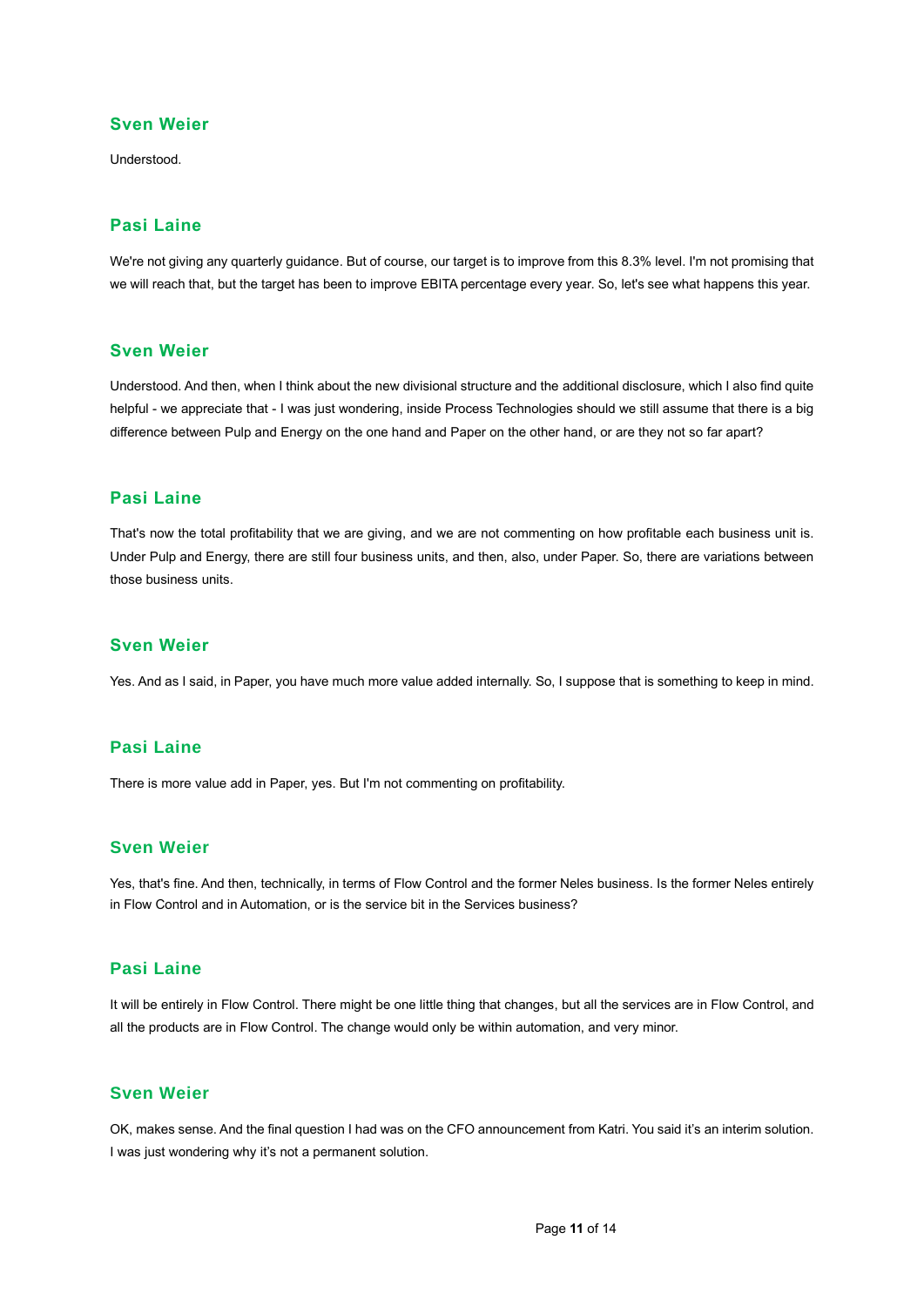## **Pasi Laine**

That's good because I forgot to mention this very important news. Thanks for that question. As you know, Kari has resigned, and that's why he is not here today. We have to find a solution how to go forward. We have good internal candidates, many. Katri is one of them. Katri has been nominated for the intermediate position. Of course, a big company like Valmet has to look at the total market. So, we are looking also what kind of capabilities and people there are available from external markets, and because we want to ensure this process is thorough, we needed to find an intermediate solution. We asked Katri, and Katri has a long background in Valmet. She started in 2006, has a Master of Economics degree from Jyväskylä University, has been working in our Rautpohja unit, has been working in our Services, in Asia-Pacific as Head of Asia Pacific controlling, and currently is working as the Head of Finance and Controlling in the Pulp and Energy business line. So, she has a very good and versatile background of many businesses in Valmet. That is why we asked Katri to take this challenge as intermediate CFO, and she accepted it, and I'm very happy that Katri accepted our wish for her to be the intermediate CFO. She's not here today as she is now in Brazil. And physically, it is difficult to be in Brazil and Finland at the same time.

#### **Sven Weier**

So, when I summarise what you just said it doesn't rule out that she could also become the permanent CFO?

## **Pasi Laine**

We have internal and external candidates.

## **Sven Weier**

OK. Good for you. That's it from my side. Thank you.

## **Moderator**

Thank you. Our next question is from Peter Testa of One Investments. Please go ahead.

## **Peter Testa**

Thank you for taking my questions. I have a couple. I will go through them one at a time. Just on the Service margin, I'm trying to understand how the components factor works through the intake and the forward margin just conceptually. If you look at the speed of turnover, you have some contracts which are longer in the Paper business, but most of the business and including also some significant short-term business that comes in as well. Can you just give us some understanding as to how quickly the repricing of this Service backlog can or should happen in aggregate?

#### **Pasi Laine**

Roughly, we are saying now that 20% of our backlog is coming from Services, and then, roughly 20% is, in rough terms, EUR 900 million. And then, if the Services revenue is 1.4 to 1.6, then you can start to calculate how quickly that turns. Then in business units, if you take spare parts, there, of course, the rotation is the quickest. Then comes roll services. Then comes fabrics - that's difficult because there you have long-term contracts and short-term purchases. And then a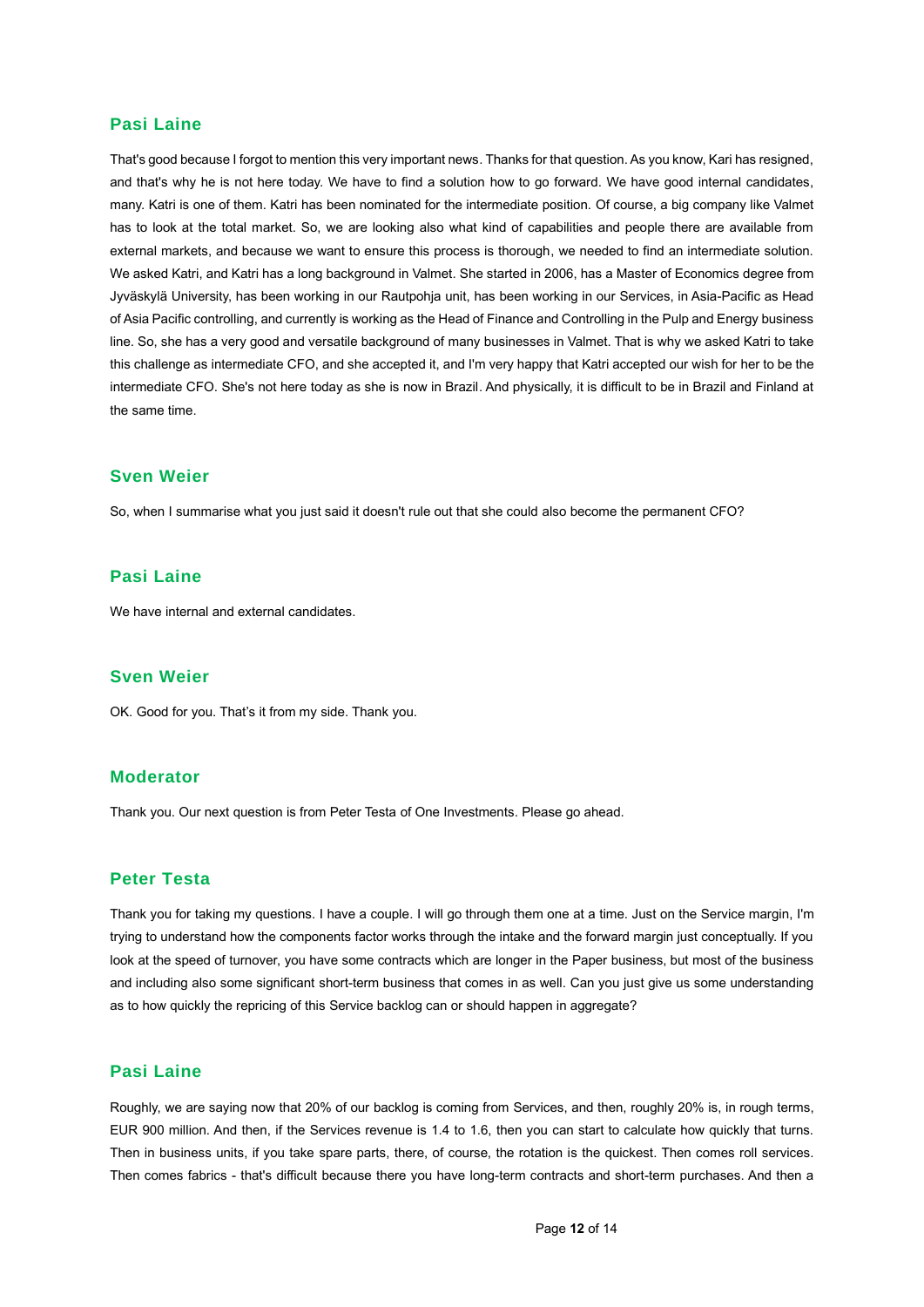little bit more project-type businesses, pulp and energy solutions, and paper and tissue solutions have a bit of a longer backlog. So, it varies a little bit, business to business, but if you calculate 900 out of 1.4, then you get somewhere to seven months. And then, part of the backlog is turning quicker, part is turning slower.

## **Peter Testa**

You have been talking about the inflation environment for some time. So, when you look at intake in Services in Q4 or maybe even before, were you already moving prices on Service intake at that stage to take a view of what you'd been saying generally, that there'd be inflation?

## **Pasi Laine**

We started some actions in Q3 already in some of the units, but then one has to accept that not good enough actions and not in all of the units. So, some of our areas started to react to inflation already in Q3, but unluckily, not all.

## **Peter Testa**

And your longer term contracts in Services, do they tend to re-price on a rolling basis, or do they really stay at a similar price for the whole period?

## **Pasi Laine**

We have some fixed prices for paper machine clothing. And of course, we try to talk with our customers to see if there's some flexibility in pricing. So, we do everything possible to increase the prices where necessary.

## **Peter Testa**

And just on the Process Tech part, you have some of the larger capital projects and some smaller ones. I was wondering, on the larger capital projects, if you were just taking a general view on the cost to deliver these projects, and therefore, if this is going to be through the delivery margin adjustment starting in Q1. Or is there something more nuanced than that?

## **Pasi Laine**

We are not guiding the profitability of Process Technology. But last year, the total year - I remember now correctly - was 8.1, and this year, the first quarter was 7.3. So, once you start to see more quarters, you will be used to the situation that there are quarterly variations in our Process Technology profitability.

## **Peter Testa**

I didn't know if you were just taking a view that the cost inflation and the way that you can book through the life of the project is based on total project profitability. And I didn't know if there was an over-the-project adjustment, or whether it depends on phasing and timing of how much is booked, and some quarters are up and down, so you'll see that on the cost basis, on the different booking levels.